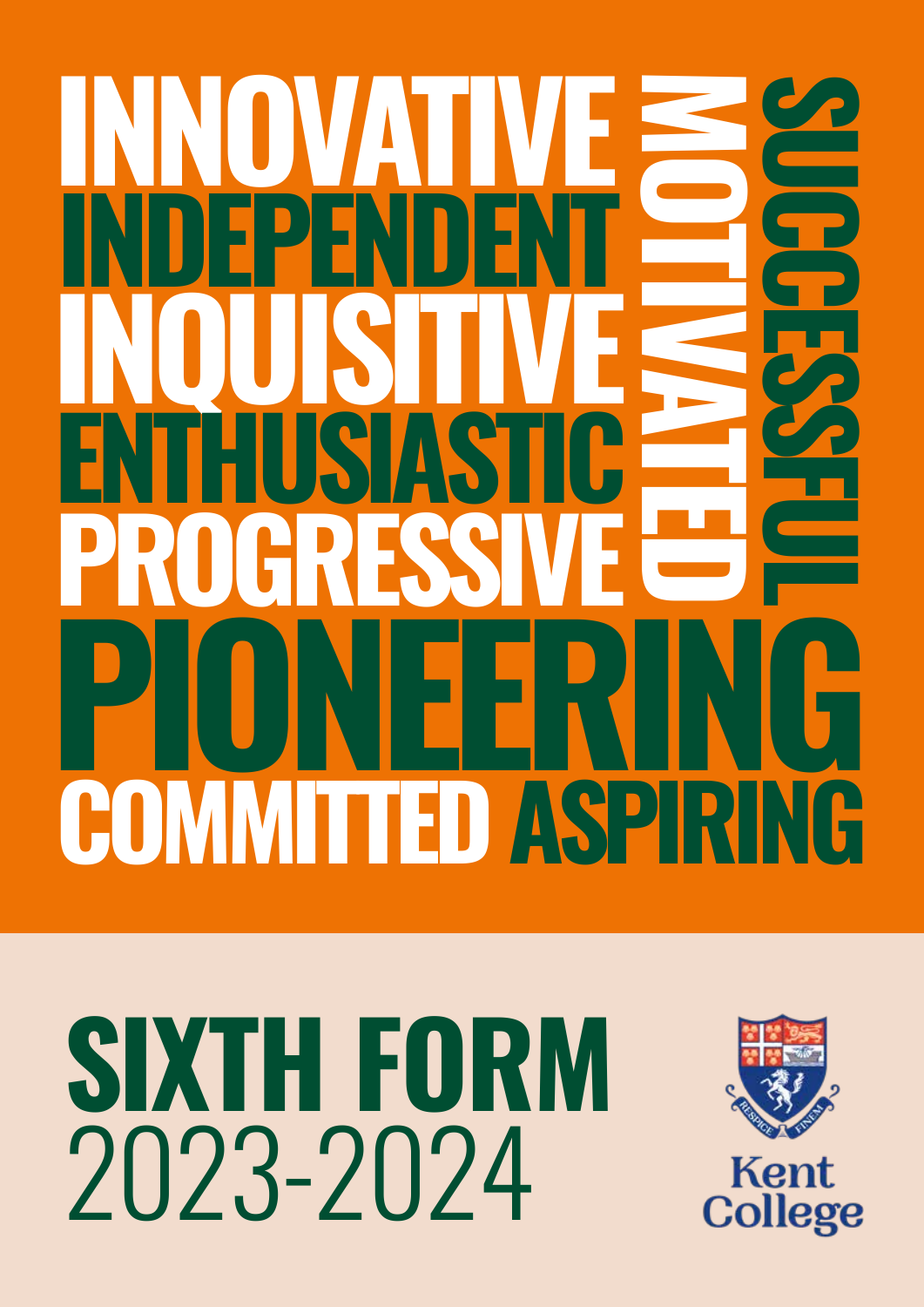**Every day we think about the future. The world we are about to step into, the people we'll be when we do. KC Sixth Form is us.We go deep here, we think, test, challenge and create. Sometimes we listen. Sometimes we speak out. We preserve the precious and relish the radical. We are rockets lighting ourselves. Confident, caring and powerful, we are the people who will change societies and lives. We can't wait to begin.**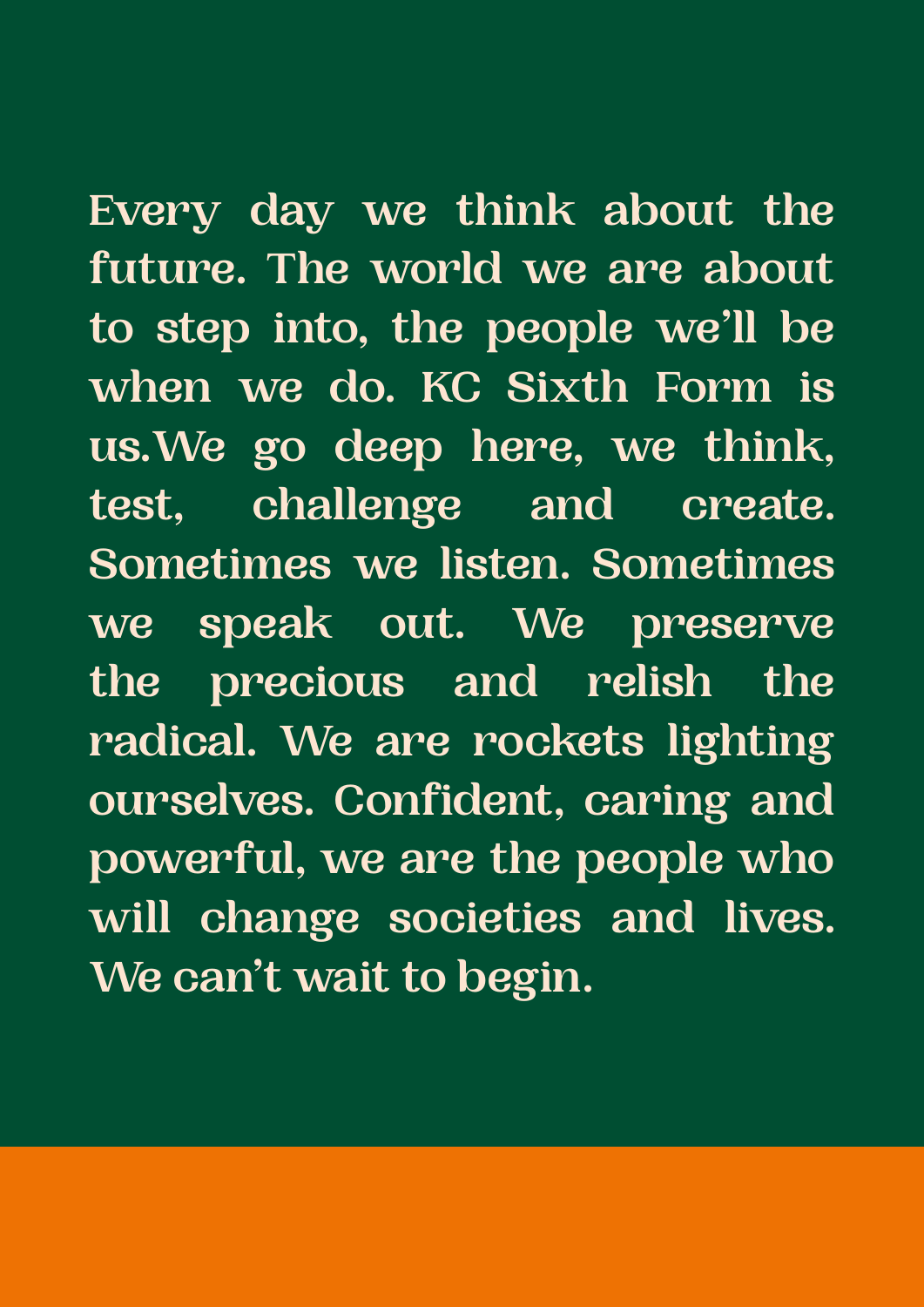# **THIS IS SIXTH**

#### An introduction from Mrs Wendy Young Min, Head of Sixth Form

Moving into the Sixth Form is the most exciting part of a student's time at school. It is the opportunity to discover what subjects fascinate, and the best ways of studying them. It is in the Sixth Form that students will develop a genuine sense of what they want to achieve, of how they perceive the world and what kind of a person they want to become. They will begin to



take charge of their future, grow in self-confidence and learn important leadership skills.

I feel privileged to see how our students grow and develop to become the compassionate and determined young adults who leave us to pursue higher education opportunities at the top universities in the UK and abroad. They never fail to surprise me with their ideas, their passions and their originality.

We believe that students should be able to study the subjects which inspire and excite them, which is why we offer over twenty five A Levels and three BTEC qualifications, and design a bespoke timetable around each student's choice. This allows for maximum flexibility with students selecting three or four subjects. If students are studying the subjects they really enjoy, in small classes with dedicated and enthusiastic teachers, they are off to a flying start.

We have introduced the exciting new Kent College Honours Programme which enables students to

broaden horizons, gain expertise and practical experience that will serve well in life beyond school.

A dedicated Head of Careers, based in the Sixth Form, helps prepare students for the range of routes through higher education, apprenticeships and employment.

I am all too aware that the mental

health of young people has never been under more pressure. Balancing the demands of life in and out of school can be a challenge and it is vital at these times to have a team to help support students. Tutor groups are small and students meet their tutors every day. My study door is always open and I spend a large part of each day talking with our Sixth Formers and listening to their successes and concerns.

Our Sixth Form is a supportive community and recently students have set up a new initiative to provide peer support for each other and students in younger years. This has also led to the appointment of Wellbeing Officers to the Senior Officer team and a peer mentoring training scheme.

We want to give our Sixth Formers every advantage in their time with us: academic success, an enjoyment of new experiences and opportunities to learn and make new friends, self-belief and an understanding of what they want to do with their life. They are the future.



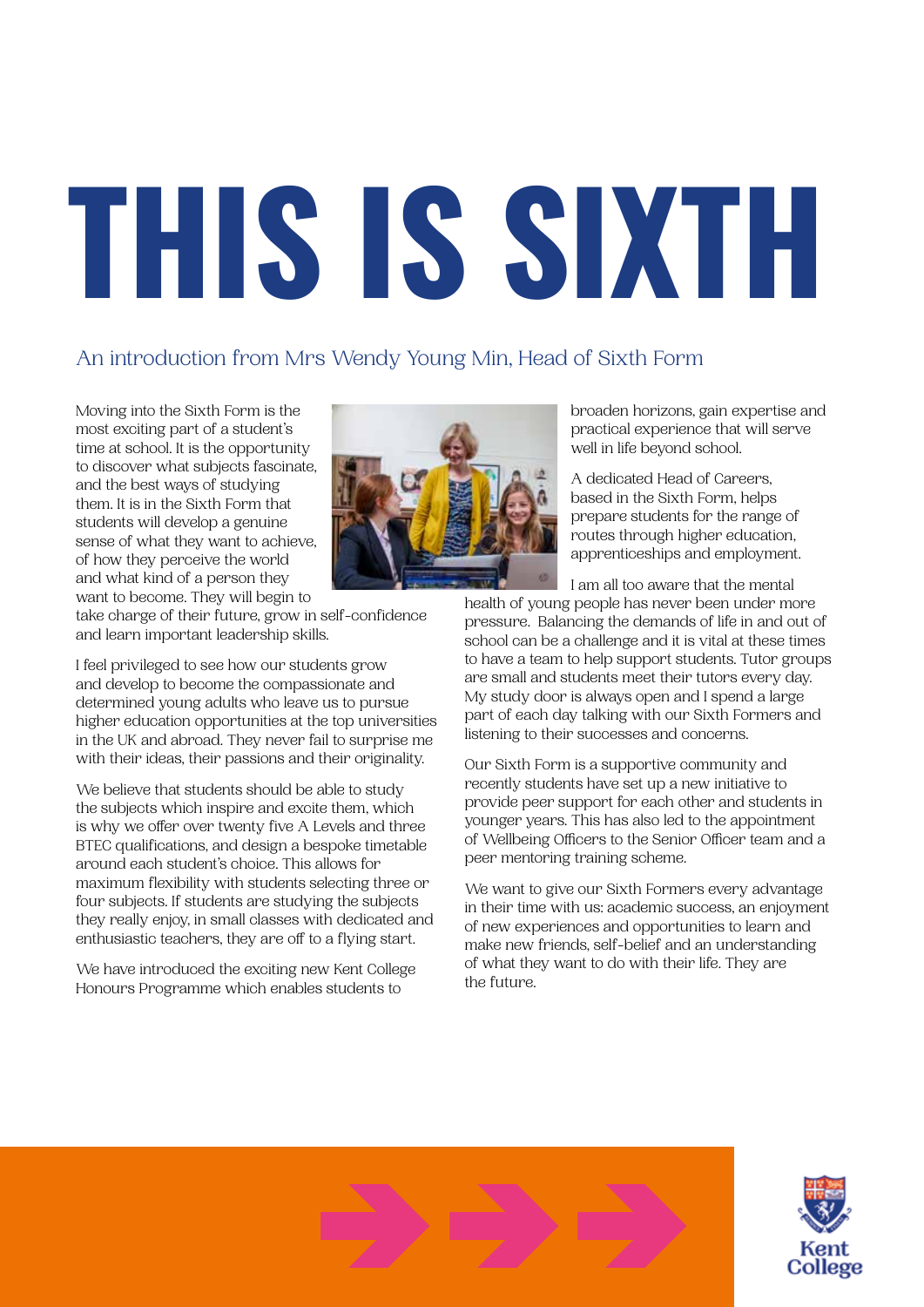# **KENT COLLEGE HONOURS PROGRAMME**

File Sooning How Ro Honodr's Fregram<br>enables Sixth Form students to develop<br>academically and grow as young adults<br>In addition to three or four A Levels and<br>BTECs, students will complete an indepe The exciting new KC Honours Programme academically and grow as young adults.

In addition to three or four A Levels and/or BTECs, students will complete an independent research project with a final presentation, a period of work experience and community work.

Students will also explore a single or double Honours in one or more of the following: Leadership and Personal Development through the Ivy House Award, Research Skills by completing the Extended Project Qualification (EPQ), the STEM Crest Award, Entrepreneurship through setting up a small business and in the Conservatoire Programme to promote creativity and performance in the fields of theatre, textiles, the Arts, music and Leiths Food and Wine course.

# **Leadership and Development**

#### **Ivy House Award**

We are delighted to be able to offer students the opportunity to participate in the Ivy House Award. Ivy House offers personal and professional development, taking the very best content from executive development programmes and bringing it to students. As an Ivy House delegate, students will receive cuttingedge content, top performance coaching, support and mentorship.

Ivy House is led by Elke Edwards, the founding partner of the award-winning Blue Sky, one of the UK's leading executive development organisations. Elke has worked with over 40% of FTSE 100 leaders and has harnessed her extensive experience in developing the Ivy House Award. Upon graduation, students are able to join a network of Ivy House Graduates and participate in events to help them develop their professional network as they proceed on their journey through Higher Education and beyond.

# **Entrepreneurship**

Working closely with the Business Department, students will decide upon, design, cost and implement a business initiative within the school.

# leadership and development

3-4 A Levels **OR BTFCS** 

INDEPENDENT **RESEARCH PROJECT** 

### **ENTREPRENEURSHIP**

# **STEM**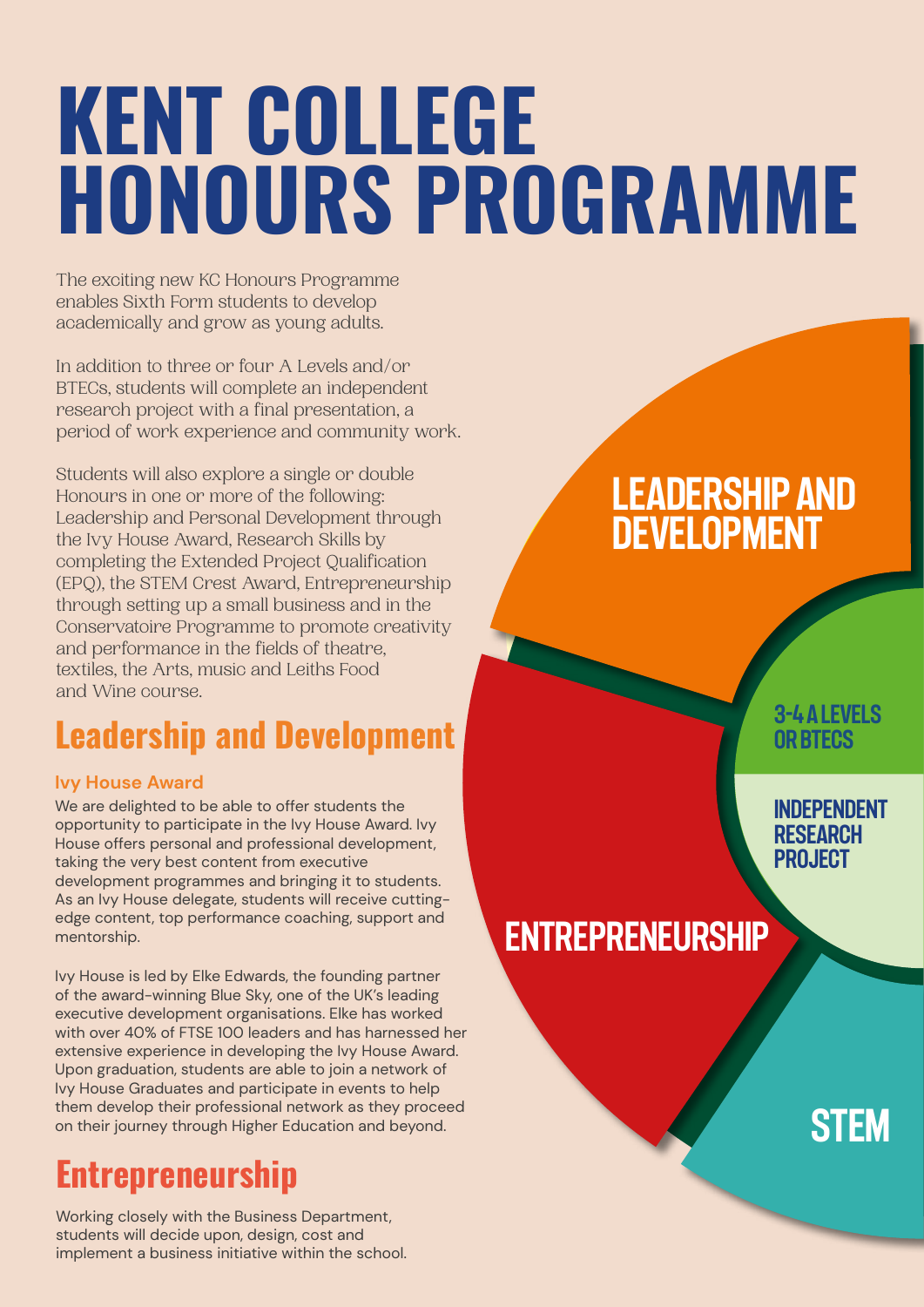### **Conservatoire**

Kent College is renowned for its Creative and Performing Arts and the Conservatoire Honours is awarded to students who participate fully in the creative life of the Sixth Form. This includes taking part in drama or musical performances, helping out behind the scenes, making costumes and props as well as those students who take LAMDA and musical exams. The Leiths Wine and Food Course also forms part of the Conservatoire Honours Programme.

#### **Leiths Food and Wine Course**

Kent College is one of 50 schools in the country which offer the prestigious Leiths Introductory Certificate in Food and Wine under their Leiths Academy scheme.

This course is offered in addition to A Level courses, for an additional fee, and teaches classical and creative cookery in a professional but informal atmosphere.

Students take the course in the Lower Sixth, with both the theory and practical examinations after Easter, thus freeing them to concentrate on their A Level studies in the last half of the summer term. Students will receive two awards for the course, the first of which is the highly prestigious Leiths School of Food and Wine Introductory Certificate. The second, as part of the Leiths course, is The Confederation of Tourism and Hospitality award. A 'CTH' merit is worth 24 UCAS points and a distinction 36 points.

### **Research Study- Extended Project Qualification (EPQ)**

The EPQ is an independent piece of work where students receive instruction but most of the project is self-guided. It will demonstrate, to both universities and future employers, an independent work ethic and develop skills required for study at higher level. It will also give the same UCAS tariff as half an A Level.

## **STEM**

The STEM Honours focuses upon the completion of the CREST Award at Gold level.

The Gold CREST Award is a student led in-depth project. Students choose the topic and type of project they want to run. At this level, students are encouraged to collaborate with a CREST mentor – an academic or person from industry with expertise in their project's theme. CREST Gold Awards are highly sought after, and are a valuable way to enhance a student's UCAS personal statement or CV. Students who complete the STEM Honours would also be awarded an Honours in Research Study.

# **CONSERVATOIRE**

#### WORK **EXPERIENCE**

**COMMUNITY WORK** 

### **RESEARCH** study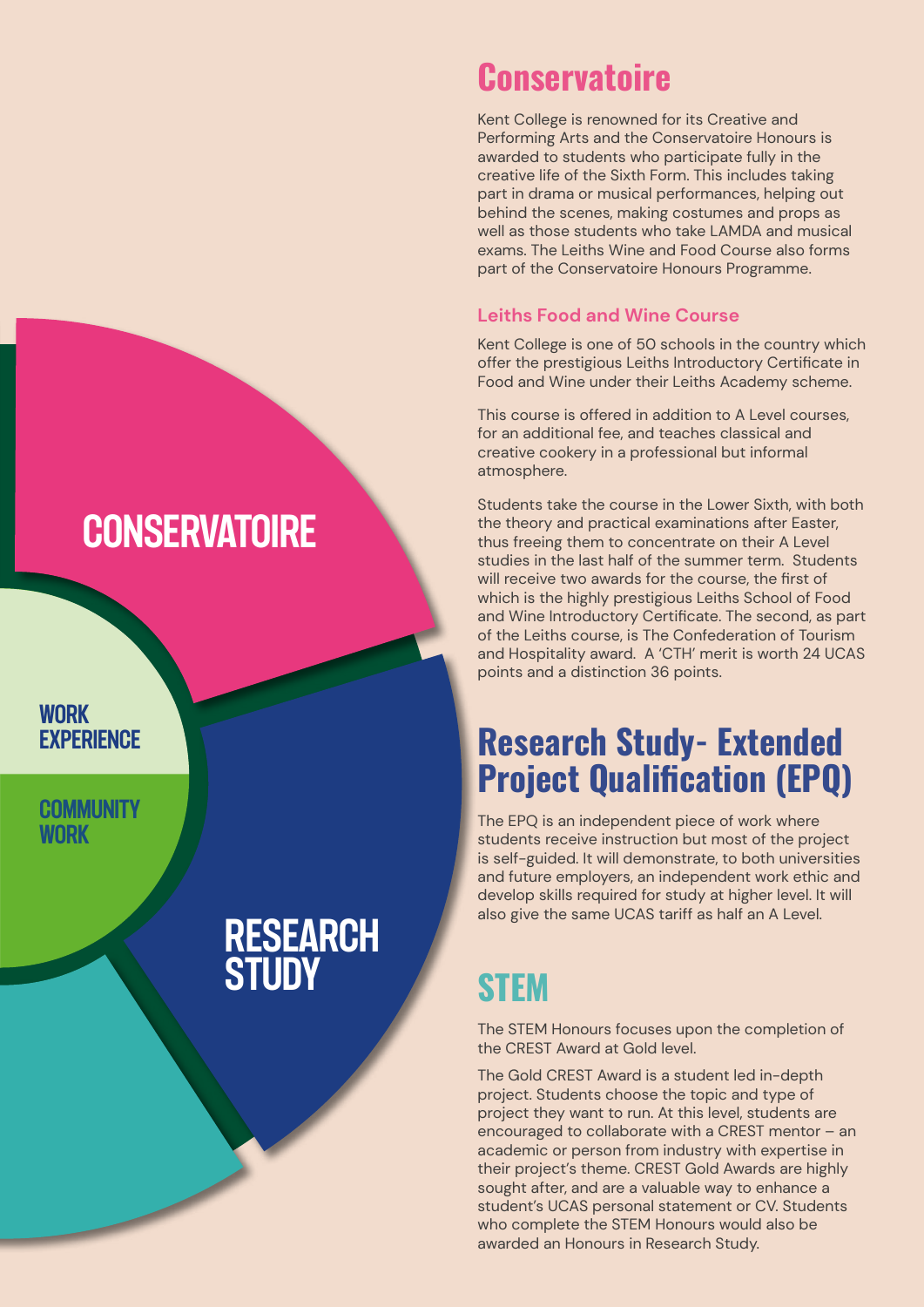#### **Academic Success**

Our Sixth Formers work hard and achieve impressive results which puts Kent College in the top 5% of schools nationally for Value Added at A Level (CEM, University of Durham). In 2021, 83% of students went to their first choice university, the majority of which are Russell Group universities. Our top destinations include Oxbridge, Bath, Durham, Nottingham, Manchester, UCL and Exeter.

| $A^*$    | 35%    |
|----------|--------|
| $A^*$ -A | $62\%$ |
| $A^*$ -B | $82\%$ |
| $A^*$ –C | 96%    |

#### **A Level Structure**



#### **Choosing Your Subjects**

We offer over 25 A Level and 3 BTEC qualifications, and students are free to choose whichever combination of subjects they would like to study. We provide a totally personalised curriculum designed to give maximum flexibility in A Level choice.

All universities, including Oxford and Cambridge, assess their candidates on the basis of three A Levels. Therefore, we believe it is in every student's interest to concentrate their efforts on three subjects only.

In the first round of options we would ask that students only choose the three subjects that they are most keen on studying. However, from experience, we know it is good to try out a range of subjects before absolutely committing to the final three. To that end, once we have the option blocks finalised, Mr Mossman will write to all the students, allowing them to pick a fourth option to trial for the first half term or longer.

If a student is intent on completing four particular A Levels, they should choose three options and contact Mr Mossman (mossmanj@kentcollege.kent.sch.uk) to ensure a fourth choice remains possible within the blocks.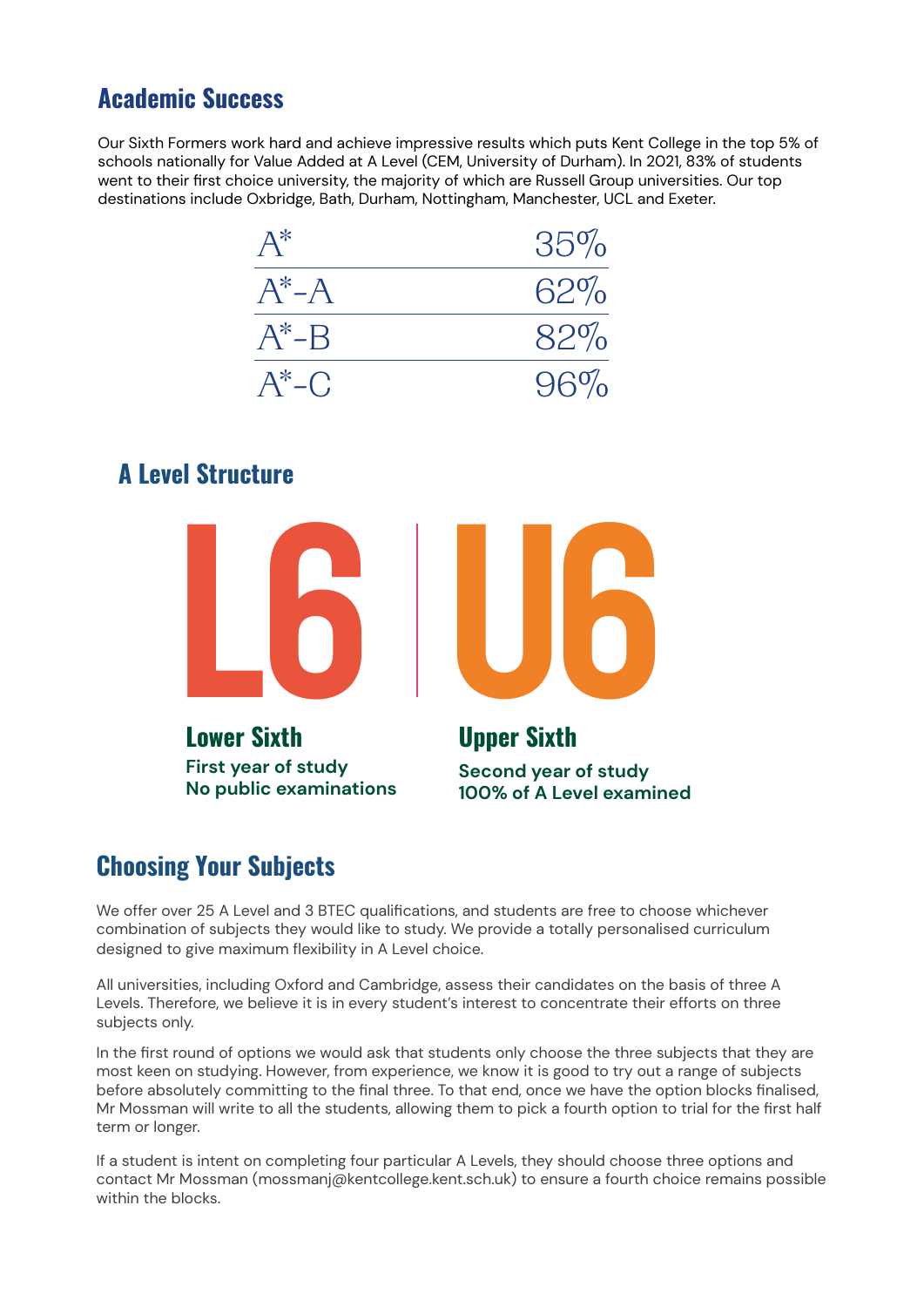# **SUBJECTS ON OFFER AT KENT COLLEGE**

**Ancient Greek Art Biology Business Chemistry Classical Civilisation Computer Science Dance (BTEC) Drama and Theatre (BTEC and A Level) Economics English Literature Film Studies French Further Mathematics Geography German**

**Government and Politics History Latin Mathematics Music Philosophy and Ethics Photography Physical Education (BTEC and A Level) Physics Psychology Sociology Spanish Textile Design Leiths Introductory Certificate in Food and Wine (Lower Sixth)**

# **WATCH OUR A LEVEL SUBECT VIDEOS**

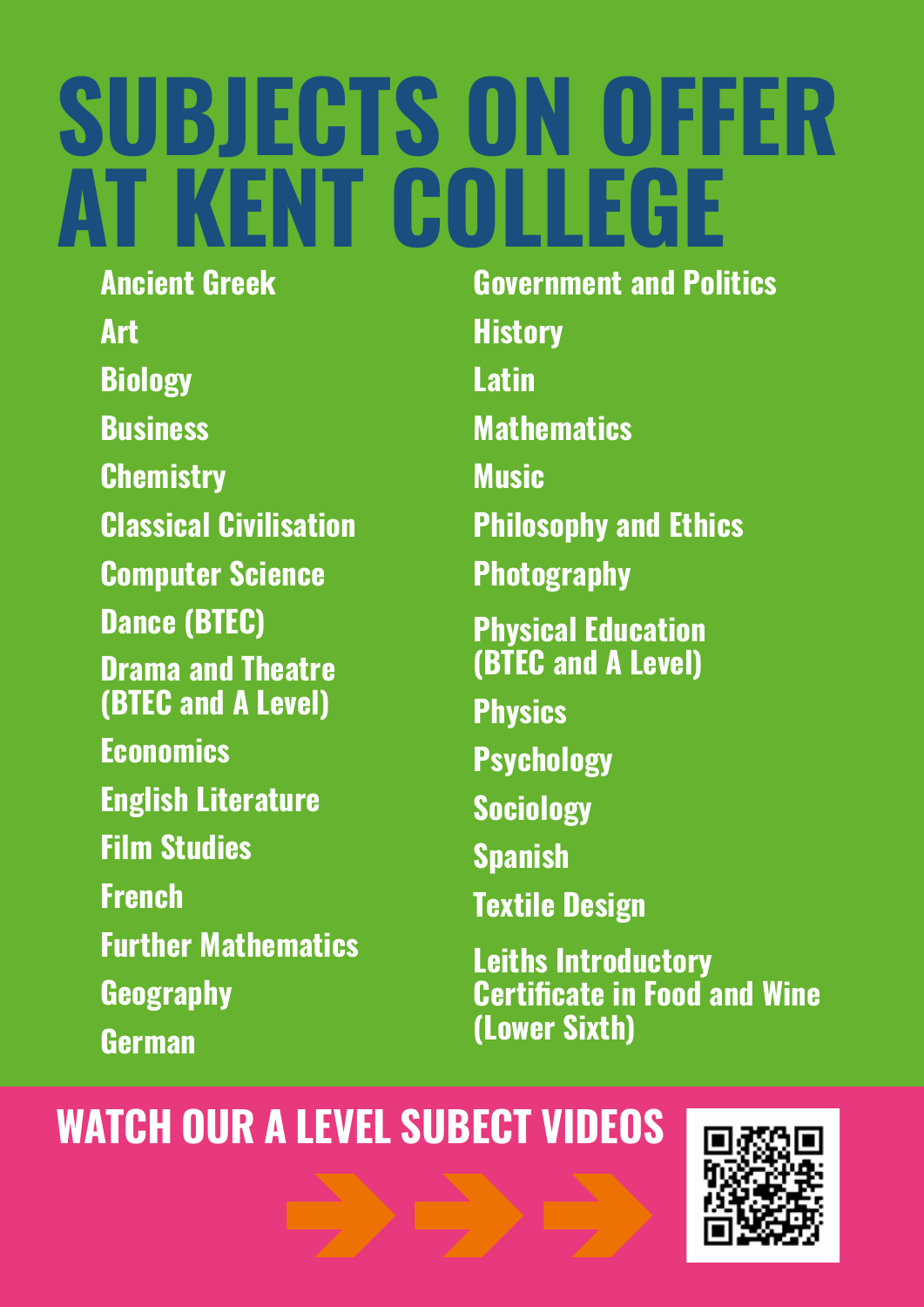

#### **Lower Sixth Induction Programme**

Each September, an induction programme is organised for the Lower Sixth to help them settle in and get to know each other. The day before term starts students have the opportunity to meet their subject teachers and to confirm subject options. The Head of Sixth Form talks to all the students and their parents about form groups and general aspects of Sixth Form life. New students are given a tour of the school and boarders settle into their house. During the first week, there are team building activities and a supper and quiz night to help the Upper and Lower Sixth to get to know each other.

#### **Tutoring and A Level Mindset**

Our Sixth Form Tutor team is highly experienced with many of them Heads of Subject. Tutor groups are small and students meet with their tutors every day; they provide a valuable bridge between home and school and whichever route students choose after their time at KC.

We aim to develop attitudes and behaviours which give our students the best chance of achieving the highest grades. These are:

**Vision** - knowing what you want to achieve

**Effort** - putting in many hours of proactive independent study

**Systems** - organising your learning resources and time

**Practice** - practising and developing your skills

Attitude - responding constructively to setbacks

These '**VESPA**' skills are delivered through a series of assemblies, workshops and tutorials.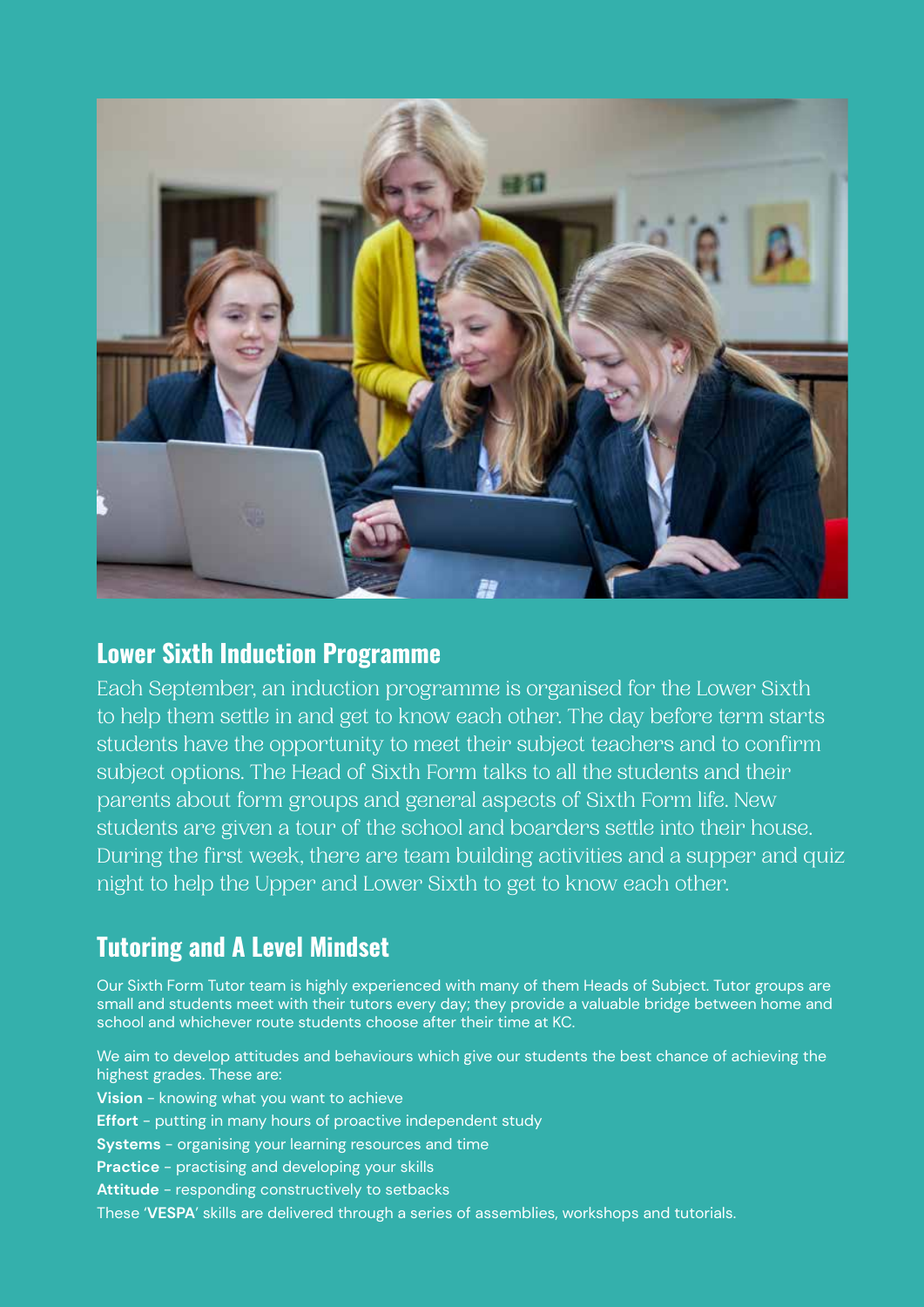#### **Sixth Form Centre - Tilley House**

Tilley House is the main base for the Sixth Form. It provides personal study rooms and, for moments of relaxation, there is a comfortable common room with a constant supply of tea, coffee, toast, fruit and biscuits. The Heads of Tilley (two students from Upper Sixth) deal with the practical matters of ordering supplies and students are expected to help in the daily running of Tilley House. At lunchtime Sixth Formers can to go to the dining hall before the rest of the Senior School and return for coffee in Tilley. Should students wish to take driving lessons in the Lower Sixth, they may take lessons during the last two periods of the day, if they are free at this time. Furthermore, students in the Upper Sixth who have a free afternoon are permitted to study at home, if this suits their working habits.

#### **Dress**

The Sixth Form uniform is currently a grey pin-stripe suit supplied by School Blazer (www.schoolblazer.com). It is worn with a choice of plain or candy-stripe shirts also supplied by School Blazer. Shoes should be smart and not excessively high-heeled.

#### **Boarding**

There are a high proportion of boarders in the Sixth Form, a number of whom arrive new into the Lower Sixth. Day students often ask to change to weekly or full boarding in the Lower Sixth so that they have access to the library and IT resources in the evenings. We also offer flexi-boarding and Sixth Formers can request this during exam time, periods of parental absence or other circumstances. We cannot always accommodate Sixth Formers at short notice but will do our best. Kent College students should inform the school early if they would like a boarding place next September.

#### **Leadership**

We try to create many leadership opportunities for our Sixth Formers, and we are keen for them to show both responsibility and creativity as they adopt new roles. In the Lower Sixth, students are encouraged to take on responsibility in the form of duties around the school as well as helping out in academic departments and in the Prep School. As they move into the Upper Sixth, they can apply to be a Senior Officer and there are a wide variety of roles including Head Girl, Wellbeing Officer, House Captain and Head of Diversity and Equality. We also encourage students to become Subject Prefects, to work to promote their chosen subject within the school.

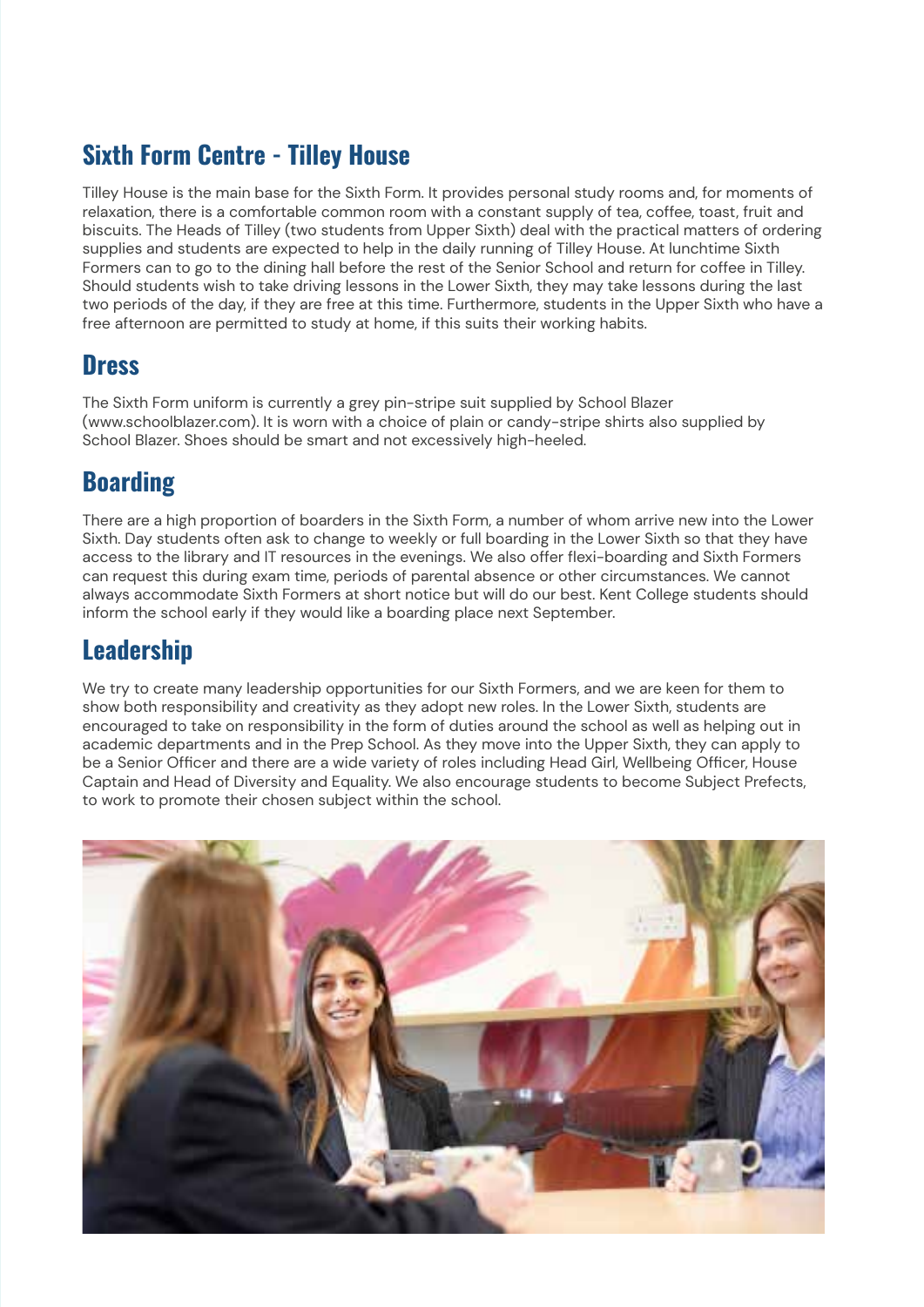#### **Sport**

Everyone in the Sixth Form takes part in two sessions of Sport and Wellbeing each week and there is flexibility for Sixth Formers to choose which activities they take part in. Examples of the type of activities available are:

#### **Autumn & Spring Terms**

**HOCKEY** TRALI Trampolining BODY COMB DMINTON Swimming Rugby Volleyball **BASKETBALL** Zumba **PILATES** Fitness suite Bench Ball Climbing Yoga

#### **Summer Term**

**SWIMMING ATHLETICS** Tennis **ROUNDERS** Fitness Suite

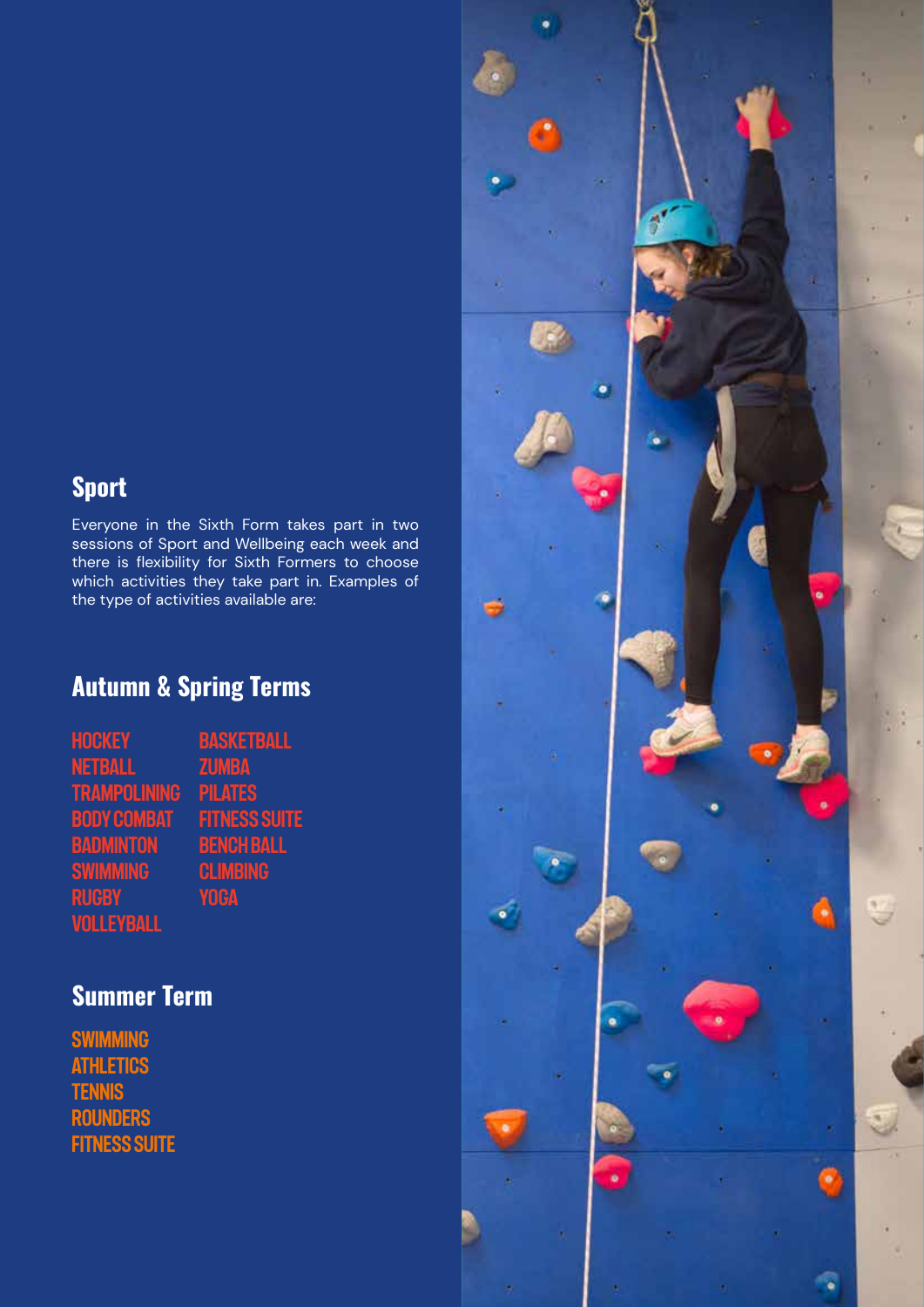#### **Careers**

The Careers Programme aims to widen, deepen and challenge understanding of the possibilities, so that all Sixth Formers make positive and well-informed choices about their future. Every decision made by our students is an individual one and our team work closely with students, their academic, pastoral and co-curricular teachers and tutors together with their support network at home and in the boarding house. To support this process, the Head of Careers is based in Tilley and is on hand to give guidance and support.

To broaden the students' knowledge there is a timetabled session each week focusing on a wide range of topics including:

- $\rightarrow$  applying to higher education in the UK and overseas
- $\rightarrow$  apprenticeships
- $\rightarrow$  work experience
- $\rightarrow$  writing an effective personal statement
- **Career management**
- $\rightarrow$  gap year planning
- $\rightarrow$  graduate employment
- $\rightarrow$  interview technique
- $\rightarrow$  resilience and the psychology of success
- $\rightarrow$  leadership skills

It is our responsibility to ensure that every Sixth Former is equipped with the necessary skills and resources to make their chosen pathway an exceptional one. Therefore, each Sixth Former will develop their own pathway portfolio which records all of their achievements (personal, academic, sporting etc.) together with a record of work experience, community service, travel and employment. We are also able to monitor and support our Sixth Formers with Unifrog (www.unifrog.org), specialist software that stores our students' skills and interests and links them to opportunities beyond school. We expect all Sixth Formers to take advantage of the opportunities on offer to them whilst they are at KC and encourage input from home and suggestions on how this provision can be tailored to support the needs of each individual.

#### **Work Experience**

An integral part of the Careers Programme is work experience. We expect all Sixth Formers to have engaged in meaningful and relevant work experience by the time they enter the Upper Sixth.

Students are encouraged to engage in a variety of placements to ensure all potential pathways are explored. We have a database of relevant opportunities and encourage the students to apply for the most competitive placements as early as possible. We provide expert advice when writing applications for work experience, so that students have the best chance of securing these highly sought-after placements. Sixth Formers need to be proactive and ambitious from the outset.

We are continuing to develop our work experience provision and ask all parents and guardians to complete our skills audit and offer work placements if they are able.